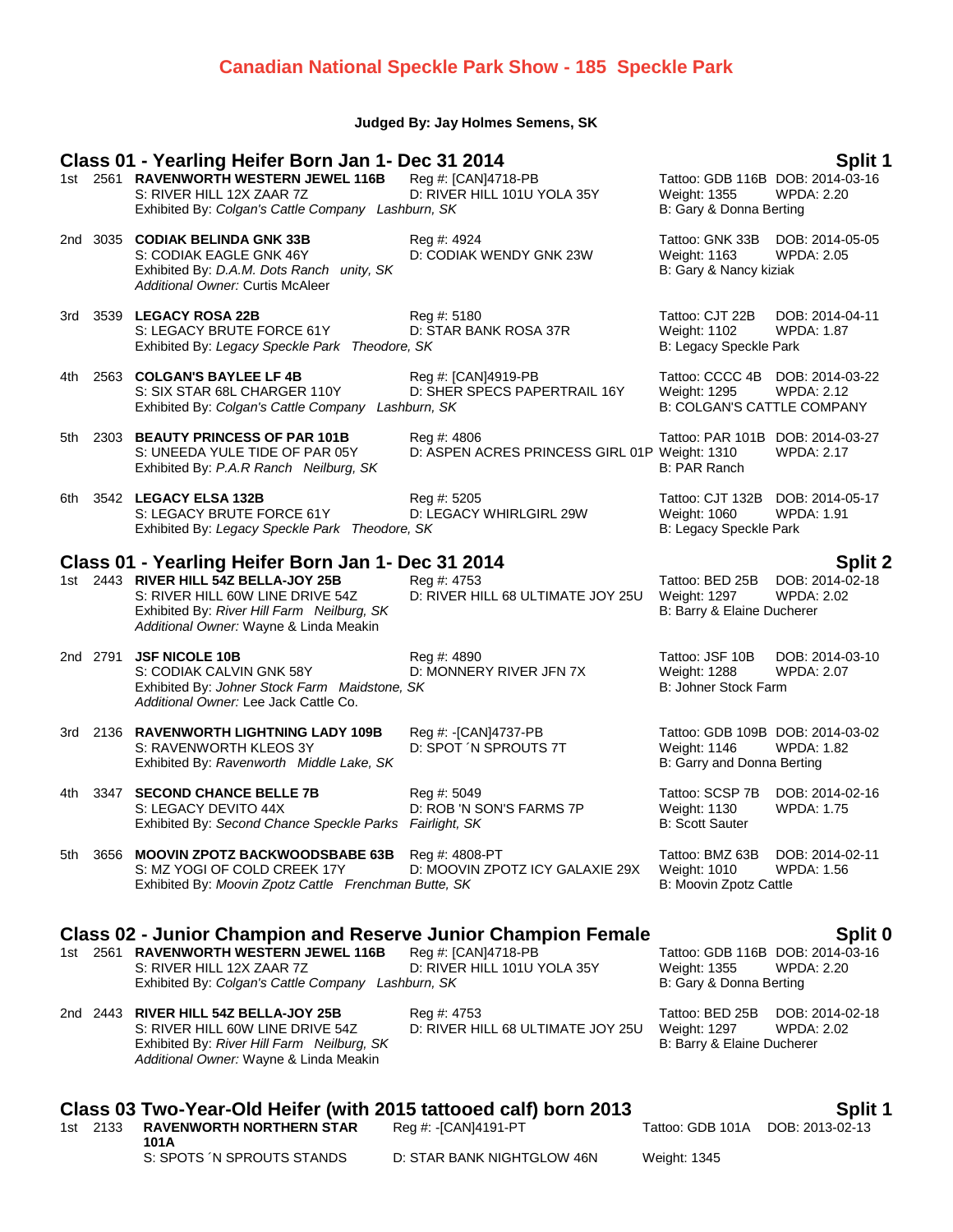|     |          | <b>ALONE</b><br>Calf at Side: RAVENWORTH INVICTUS Req #: -[CAN]5324-PB<br>103C |                                                                        | Tattoo: GDB 103C DOB: 2015-01-20                         |                               |
|-----|----------|--------------------------------------------------------------------------------|------------------------------------------------------------------------|----------------------------------------------------------|-------------------------------|
|     |          | S: RAVENWORTH KLEOS 3Y<br>Exhibited By: Ravenworth Middle Lake, SK             | Sex: M                                                                 | Weight: 896<br>B: Garry and Donna Berting                | WPDA: 0.00                    |
|     | 2nd 3423 | <b>REDNECK PICKLES 5A</b><br>S: RIVER HILL 26T WALKER 60W                      | Reg #: -[CAN]4205-PT<br>D: RIVER HILL 64S URBAN-ANGEL 35U Weight: 1419 | Tattoo: SDS 5A                                           | DOB: 2013-01-18               |
|     |          | Calf at Side: REDNECK CHEESE 5C<br>S: REDNECK ARISTOTLE 2A                     | Reg #: -[CAN]5218-PT<br>Sex: M                                         | Tattoo: DCD 5C<br>Weight: 959<br><b>B: REDNECK RANCH</b> | DOB: 2015-01-30<br>WPDA: 0.00 |
|     |          | Exhibited By: 444 Ranch Neudorf, SK                                            |                                                                        |                                                          |                               |
| 3rd | 3668     | <b>NOVA CREEK DREAM 5A</b><br>S: CODIAK CRINKEY GNK 13U                        | Reg #: -[CAN]4273-PB<br>$D: A & W$ 35U                                 | Tattoo: TKZ 5A<br>Weight: 1188                           | DOB: 2013-02-08               |
|     |          | <b>Calf at Side: NOVA CREEK DREAM</b><br><b>WALKER 2C</b>                      | Reg #: -[CAN]5379-PB                                                   | Tattoo: TKZ 2C                                           | DOB: 2015-01-23               |
|     |          | S: RIVER HILL 26T WALKER 60W<br>Exhibited By: Nova Creek Farm Barhead, AB      | Sex: M                                                                 | Weight: 885<br>B: Nova Creek Farm                        | WPDA: 0.00                    |
|     |          |                                                                                |                                                                        |                                                          |                               |

# **Class 04 Mature Cow (with 2015 tattooed calf) born prior to Jan 1**

**2013**<br>1st 2794 **JENCREST YAVONNA 6Y** Reg #: 3489 Tattoo: SSU 6Y DOB: 2011-02-14 S: UPTP SPECS ULYSSES 25U D: RITA OF PAR 14R Weight: 1773 **Calf at Side: JSF WORLD WIDE 7C** Reg #: applied for Tattoo: JSF 7C DOB: 2015-03-01 S: CODIAK HEAR THE GHOST GNK 22Z Sex: M WEIGHT MUSIC CODIAK HEAR THE GHOST GNK 22Z Sex: M Exhibited By: *Johner Stock Farm Maidstone, SK* B: Ray Jenken

2nd 2128 **NOTTA 26T JANETTE 3W** Reg #: -[CAN]3027-PB Tattoo: JMG 3W DOB: 2009-04-03 S: STAR BANK 58L D: NOTTA 2R PRETENDER 4T Weight: 1578 **Calf at Side: RAVENWORTH FARLEY 104C** S: RAVENWORTH HORIZON 103A Sex: M Weight: 876 WPDA: 0.00 Exhibited By: *Ravenworth Middle Lake, SK* B: Jason Goodfellow

3rd 3033 **SPOTS 'N SPROUTS 21U** Reg #: 2827 **Tattoo: JKH 21U DOB: 2008-03-22**<br>S: HWY 4 SPECKLE PARK 20K D: JANE OF P.A.R. 12J Weight: 1530 S: HWY.4 SPECKLE PARK 20K Calf at Side: D.A.M. DOTS 21U CASHIN' Reg #: Applied **IN 11C** S: RIVER HILL 12X A'MAN 94A Sex: F Weight: 693 WPDA: 0.00 Exhibited By: *D.A.M. Dots Ranch unity, SK* B: John and dale herbert

4th 3658 **MOOIN ZPOTZ ICY GALAXIE 29X** Reg #: 3478-PT Tattoo: BMZ X29 DOB: 2010-02-22 S: MOOVIN ZPOTZ UNIFY 6U D: MATTI OF P.A.R. 25M Weight: 1380 **Calf at Side: MOOVIN ZPOTZ CREEK GALAXIE 11C** S: MZ YOGI OF COLD CREEK 17Y Sex: F Weight: 660 WPDA: 0.00 Exhibited By: *Moovin Zpotz Cattle Frenchman Butte, SK* B: Moovin Zpotz Cattle

## **Class 05 - Senior Champion and Reserve Senior Champion Female**

| 2794 | Exhibited By: Johner Stock Farm Maidstone, SK |                    |
|------|-----------------------------------------------|--------------------|
|      | <b>JENCREST YAVONNA 6Y</b>                    | Rea #: 3489        |
|      | S: UPTP SPECS ULYSSES 25U                     | D: RITA OF PAR 14R |

| 2128 | Exhibited By: Ravenworth Middle Lake, SK<br><b>RAVENWORTH FARLEY 104C</b> | Reg #: -[CAN]5325-PB                |
|------|---------------------------------------------------------------------------|-------------------------------------|
|      | S: RAVENWORTH HORIZON 103A                                                | D: NOTTA 26T JANETTE 3W             |
|      | MOTTA SET IAMETTE SIM                                                     | $D_{\alpha\alpha}$ 4. IO ANDO 22 DD |

### **Class 06 - Heifer Calf born 2015 Split 1**

1st 2308 **COVER GIRL OF PAR 57C** Reg #: APPLIED Tattoo: PAR 57C DOB: 2015-03-22<br>S: UNEEDA YULE TIDE OF PAR 05Y D: MELISSA OF PAR 57U Weight: 741 WPDA: 3.02 S: UNEEDA YULE TIDE OF PAR 05Y Exhibited By: *P.A.R Ranch Neilburg, SK* B: PAR Ranch

# **Split 1**

Reg #: -[CAN]5325-PB Tattoo: GDB 104C DOB: 2015-02-06 Tattoo: Dam 11c DOB: 2015-03-10 Reg #: Applied Tattoo: BMZ 11C DOB: 2015-03-04

# **Split 0**

|      | <b>JENCREST YAVONNA 6Y</b><br>S: UPTP SPECS ULYSSES 25U | Reg #: 3489<br>D: RITA OF PAR 14R | Tattoo: SSU 6Y<br><b>Weight: 1773</b> | DOB: 2011-02-14<br>WPDA: 1.02 |
|------|---------------------------------------------------------|-----------------------------------|---------------------------------------|-------------------------------|
|      |                                                         |                                   |                                       |                               |
|      | <b>JSF WORLD WIDE 7C</b>                                | Reg #: APPLIED FOR                | Tattoo: JSF 7C                        | DOB: 2015-03-01               |
|      | S: CODIAK HEAR THE GHOST GNK 22ZD: JENCREST YAVONNA 6Y  |                                   | <b>Weight: 1008</b>                   | WPDA: 3.79                    |
| 2128 | Exhibited By: Ravenworth Middle Lake, SK                |                                   | B: Garry and Donna Berting            |                               |
|      | <b>RAVENWORTH FARLEY 104C</b>                           | Reg #: -[CAN]5325-PB              | Tattoo: GDB 104C                      | DOB: 2015-02-06               |
|      | S: RAVENWORTH HORIZON 103A                              | D: NOTTA 26T JANETTE 3W           | Weight: 876                           | WPDA: 3.03                    |
|      | <b>NOTTA 26T JANETTE 3W</b>                             | Reg #: -[CAN]3027-PB              | Tattoo: JMG 3W                        | DOB: 2009-04-03               |
|      | S: STAR BANK 58L                                        | D: NOTTA 2R PRETENDER 4T          | <b>Weight: 1578</b>                   | WPDA: 0.65                    |

\_\_\_\_\_2794 Exhibited By: *Johner Stock Farm Maidstone, SK* B: Ray Jenken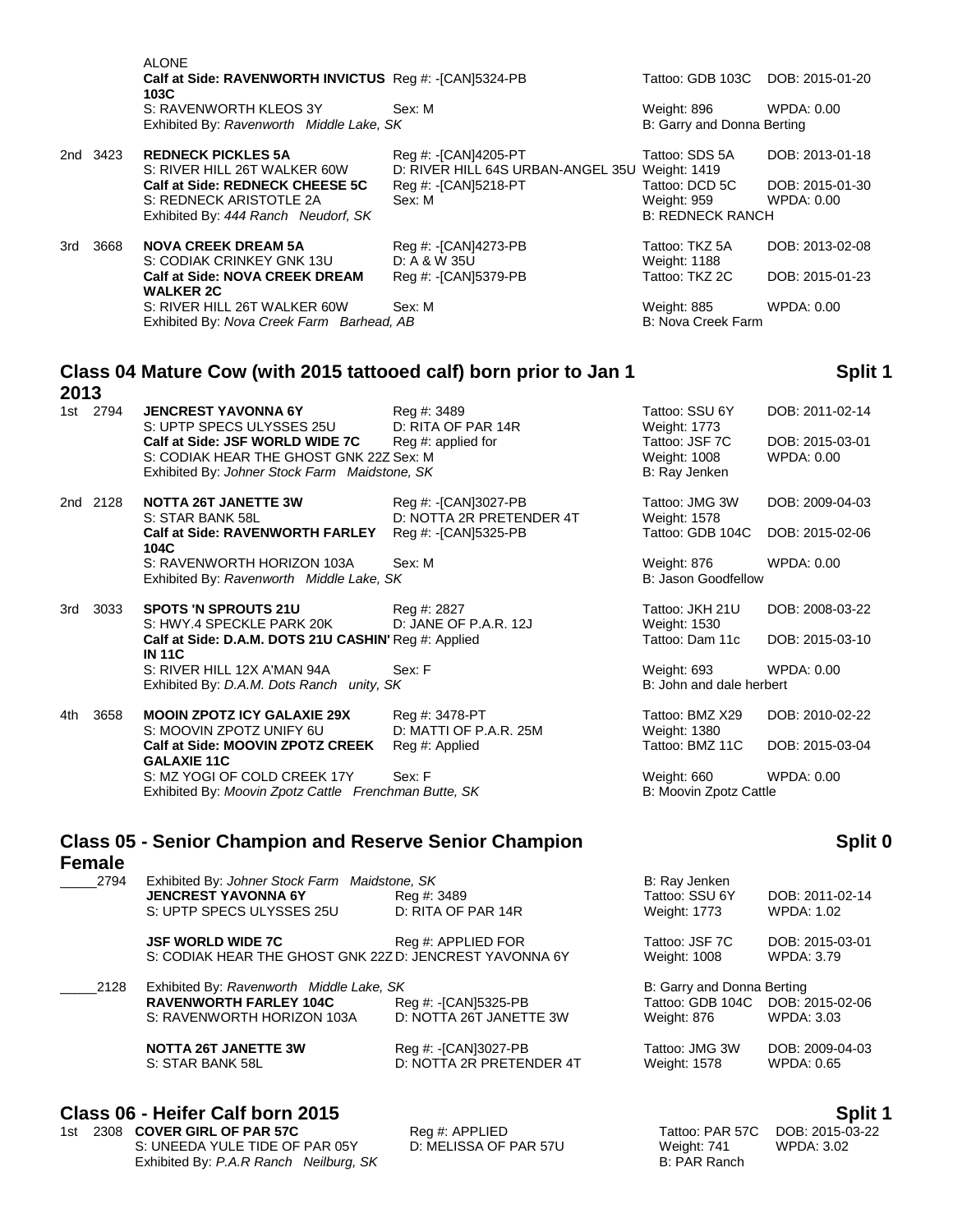- 2nd 2442 **RIVER HILL 60W CELEBRITY 42C** Reg #: APPLIED FOR Tattoo: BED 42C DOB: 2015-03-22 S: RIVER HILL 26T WALKER 60W D: STAR BANK THETA 42T Weight: 724 WPDA: 2.96<br>Exhibited By: *River Hill Farm Neilburg. SK* B: NA B: NA Exhibited By: River Hill Farm Neilburg, SK
- 3rd 3426 **CALICO CREEK CALISTA** Reg #: PENDING Tattoo: LS 12C DOB: 2015-03-30 S: P.A.R. THROTTLE 66T D: PETULA OF P.A.R. 61P Weight: 710 WPDA: 3.00 Exhibited By: *Calico Creek Goats Yorkton, SK* B: Landon Spokowski
- 4th 2438 **RIVER HILL 93Z COVER-GIRL 36C** Reg #: APPLIED FOR Tattoo: BED 36C DOB: 2015-03-24 S: RIVER HILL 60W ZAC 93Z D: STAR BANK 36R Weight: 675 WPDA: 2.78 Exhibited By: *River Hill Farm Neilburg, SK* B: Barry & Elaine Ducherer
- 5th 2447 **RIVER HILL 54Z STELLA 94C** Reg #: APPLIED FOR Tattoo: CRD 94C DOB: 2015-03-22 Exhibited By: *River Hill Farm Neilburg, SK* B: Carla Ducherer
- 6th 2306 **CASH COW OF PAR 221C** Reg #: APPLIED Tattoo: PAR 221C DOB: 2015-04-04 S: UNEEDA YULE TIDE OF PAR 05Y D: BLACKIE RAINA OF PAR 21Z Weight: 655 WPDA: 2.82 Exhibited By: *P.A.R Ranch Neilburg, SK* B: PAR Ranch
- 7th 2300 **CHARLIE´S ANGEL OF PAR 111C** Reg #: APPLIED Tattoo: PAR 111C DOB: 2015-03-25 S: PAR AVALANCHE 70A D: TAFFETA OF PAR 01T Weight: 546 WPDA: 2.26<br>
Exhibited By: *P.A.R Ranch Neilburg, SK* D: TAFFETA OF PAR 01T B: PAR Ranch Exhibited By: P.A.R Ranch Neilburg, SK
- 8th 3030 **C SPECKLES 88Z CHEYENNE 17C** Reg #: APPLIED Tattoo: CTM 17C DOB: 2015-03-28 S: RIVER HILL 12X A´MAN 94A D: RIVER HILL 60W WUTZ-UP 88Z Weight: 615 WPDA: 2.57 Exhibited By: *D.A.M. Dots Ranch unity, SK* B: Curtis McAleer *Additional Owner:* Curtis McAleer

### **Class 06 - Heifer Calf born 2015 Split 2**

- 1st 2565 **COLGAN´S CALYPSO 01C** Reg #: [CAN]5108-PB Tattoo: CCCC 01C DOB: 2015-02-06 S: SIX STAR 82U ROYAL FLESH 101Y D: STAR BANK 46R Weight: 806 WPDA: 2.79<br>
Exhibited By: Colgan's Cattle Company Lashburn. SK B: JASON GOODFELLOW Exhibited By: Colgan's Cattle Company Lashburn, SK
- 2nd 2131 **RAVENWORTH AURORA 102C** Reg #: -[CAN]5323-PB Tattoo: GDB 102C DOB: 2015-01-15 S: RAVENWORTH HORIZON 103A D: RAVENWORTH AURORA 8Y Weight: 758 Exhibited By: *Ravenworth Middle Lake, SK* B: Garry and Donna Berting
- 3rd 2446 **RIVER HILL 54Z CINDER 5C** Reg #: APPLIED FOR Tattoo: BED 5C DOB: 2015-01-08 S: RIVER HILL 60W LINE DRIVE 54Z D: RIVER HILL 68L CINDER 5X Weight: 882 WPDA: 2.77 Exhibited By: *River Hill Farm Neilburg, SK* B: Barry & Elaine Ducherer
- 4th 3669 **NOVA CREEK ANNIE 4C** Reg #: -[CAN]5380-PB Tattoo: TKZ 4C DOB: 2015-02-22 S: LEGACY UNRIVALED 12U D: CODIAK ANNIE GNK 7A Weight: 592 WPDA: 2.17 Exhibited By: *Nova Creek Farm Barhead, AB* B: Nova Creek Farm Barhead, AB
- 5th 3422 **UR SEXY OF LITTLE ACRES 01C** Reg #: APPLIED Tattoo: TRL 01C DOB: 2015-02-22 S: PAR ALASKA 154A D: SO SEXY OF PAR 1X Weight: 679 WPDA: 2.49 Exhibited By: Little Acres Neilburg, SK
- 6th 3657 **MOOVIN ZPOTZ CREEK GALAXIE 11C** Reg #: APPLIED Tattoo: BMZ 11C DOB: 2015-03-04 S: MZ YOGI OF COLD CREEK 17Y D: MOOVIN ZPOTZ ICY GALAXIE 29X Weight: 660 WPDA: 2.51 Exhibited By: *Moovin Zpotz Cattle Frenchman Butte, SK* B: Moovin Zpotz Cattle

7th 3349 **SECOND CHANCE CHARM 18C** Reg #: APPLIED FOR Tattoo: SCSP 18C DOB: 2015-03-17 S: UNEEDA ANCHORMAN 053A D: SECOND CHANCE APPLETART 08A Weight: 594 WPDA: 2.38 Exhibited By: *Second Chance Speckle Parks Fairlight, SK* B: Scott Sauter

### **Class 07 - Champion and Reserve Champion Heifer Calf Split 0 Split 0 Split 0 Split 0**

|  | 1st 2308 COVER GIRL OF PAR 57C         | Reg #: APPLIED        |              | Tattoo: PAR 57C DOB: 2015-03-22 |
|--|----------------------------------------|-----------------------|--------------|---------------------------------|
|  | S: UNEEDA YULE TIDE OF PAR 05Y         | D: MELISSA OF PAR 57U | Weight: 741  | WPDA: 3.02                      |
|  | Exhibited By: P.A.R Ranch Neilburg, SK |                       | B: PAR Ranch |                                 |

### 2nd 2442 **RIVER HILL 60W CELEBRITY 42C** Reg #: APPLIED FOR Tattoo: BED 42C DOB: 2015-03-22 S: RIVER HILL 26T WALKER 60W D: STAR BANK THETA 42T Weight: 724 WPDA: 2.96 Exhibited By: *River Hill Farm Neilburg, SK* B: NA

# **Class 08 - Grand Champion & Reserve Grand Champion Female Split 0**

1st 2561 Exhibited By: *Colgan's Cattle Company Lashburn, SK* B: Gary & Donna Berting

D: REDNECK RANCHS SCARLET 1S Weight: 672 WPDA: 2.74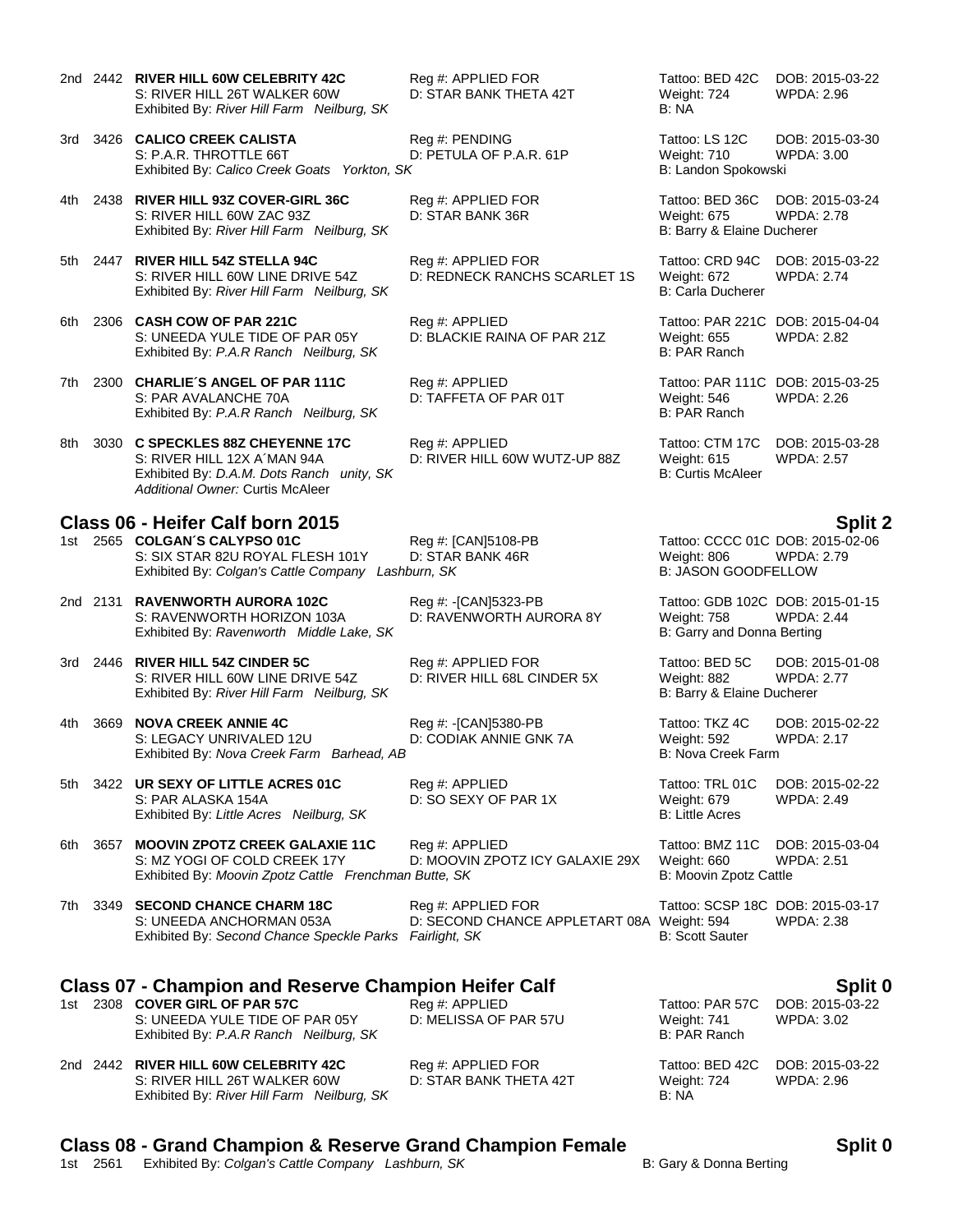|     |          | <b>RAVENWORTH WESTERN JEWEL</b>                                                                                                                   | Reg #: [CAN]4718-PB                                 | Tattoo: GDB 116B                                             | DOB: 2014-03-16                                                                            |
|-----|----------|---------------------------------------------------------------------------------------------------------------------------------------------------|-----------------------------------------------------|--------------------------------------------------------------|--------------------------------------------------------------------------------------------|
|     |          | 116B<br>S: RIVER HILL 12X ZAAR 7Z                                                                                                                 | D: RIVER HILL 101U YOLA 35Y                         | Weight: 1355                                                 | <b>WPDA: 2.20</b>                                                                          |
|     | 2nd 2794 | Exhibited By: Johner Stock Farm Maidstone, SK<br><b>JENCREST YAVONNA 6Y</b><br>S: UPTP SPECS ULYSSES 25U                                          | Reg #: 3489<br>D: RITA OF PAR 14R                   | B: Ray Jenken<br>Tattoo: SSU 6Y<br>Weight: 1773              | DOB: 2011-02-14<br><b>WPDA: 1.02</b>                                                       |
|     |          | <b>JSF WORLD WIDE 7C</b><br>S: CODIAK HEAR THE GHOST GNK 22Z D: JENCREST YAVONNA 6Y                                                               | Reg #: APPLIED FOR                                  | Tattoo: JSF 7C<br>Weight: 1008                               | DOB: 2015-03-01<br>WPDA: 3.79                                                              |
|     |          |                                                                                                                                                   |                                                     |                                                              |                                                                                            |
|     |          | Class 09 - Bull Calf born 2015<br>1st 2305 PAR CASANOVA 55C<br>S: PAR ACE IN A HOLE 66A<br>Exhibited By: P.A.R Ranch Neilburg, SK                 | Reg #: APPLIED<br>D: POPPY OF PAR 55P               | Tattoo: PAR 55C<br>Weight: 774<br>B: PAR Ranch               | <b>Split 1</b><br>DOB: 2015-03-28<br><b>WPDA: 3.24</b>                                     |
|     |          | 2nd 2437 RIVER HILL 60W CORPORAL 14C<br>S: RIVER HILL 26T WALKER 60W<br>Exhibited By: River Hill Farm Neilburg, SK                                | Reg #: APPLIED FOR<br>D: PRAIRIE HILL DREAMAKER 88K | Tattoo: BED 14C<br>Weight: 802<br>B: Barry & Elaine Ducherer | DOB: 2015-03-28<br><b>WPDA: 3.36</b>                                                       |
|     |          | 3rd 2615 NOTTA 151A CAUSE AN EFFECT 309C<br>S: NOTTA 101Y BLACK CAP 151A<br>Exhibited By: Goodfellow, Jason Neilburg, SK                          | Reg #: 5383<br>D: NOTTA 300X THETA 11A              | Weight: 854<br>B: Jason Goodfellow                           | Tattoo: JMG 309C DOB: 2015-03-21<br><b>WPDA: 3.47</b>                                      |
| 4th |          | 2560 COLGAN'S CAINE 07C<br>S: JSF SANCHEZ 32Z<br>Exhibited By: Colgan's Cattle Company Lashburn, SK                                               | Reg #: [CAN]5105-PB<br>D: SPOTS 'N SPROUTS 8S       | Weight: 826                                                  | Tattoo: CCCC 07C DOB: 2015-03-14<br><b>WPDA: 3.26</b><br><b>B: COLGAN'S CATTLE COMPANY</b> |
| 5th |          | 3032 D.A.M. DOTS 94A C'MAN 2C<br>S: RIVER HILL 12X A'MAN 94A<br>Exhibited By: D.A.M. Dots Ranch unity, SK                                         | Reg #: APPLIED<br>D: D.A.M. DOTS IVORY 2A           | Tattoo: DAM 2C<br>Weight: 683<br><b>B: Dustin McAleer</b>    | DOB: 2015-03-19<br><b>WPDA: 2.75</b>                                                       |
|     |          | 6th 3543 LEGACY ALMOST FAMOUS 46C<br>S: LEGACY BRUTE FORCE 61Y<br>Exhibited By: Legacy Speckle Park Theodore, SK                                  | Reg #: APPLIED<br>D: LEGACY MESMERIZE 56X           | Tattoo: CJT 46C<br>Weight: 689<br>B: Legacy Speckle Park     | DOB: 2015-04-17<br>WPDA: 3.15                                                              |
| 7th |          | 3034 D.A.M. DOTS 94A CHARCOAL 14C<br>S: RIVER HILL 12X A'MAN 94A<br>Exhibited By: D.A.M. Dots Ranch unity, SK                                     | Reg #: APPLIED<br>D: SPOTS 'N SPROUTS 14X           | Tattoo: DAM 14C<br>Weight: 692<br><b>B: Dustin McAleer</b>   | DOB: 2015-04-12<br>WPDA: 3.09                                                              |
|     |          | Class 09 - Bull Calf born 2015                                                                                                                    |                                                     |                                                              | <b>Split 2</b>                                                                             |
| 1st |          | 2612 NOTTA 60W CHIEF OF STAFF 1C<br>S: RIVER HILL 26T WALKER 60W<br>Exhibited By: Goodfellow, Jason Neilburg, SK<br>Additional Owner: Rick Goulet | Reg #: APPLIED<br>D: NOTTA 68L UPTOWN GIRL 16U      | Tattoo: JMG 1C<br>Weight: 1029<br>B: Jason Goodfellow        | DOB: 2015-02-02<br><b>WPDA: 3.51</b>                                                       |
|     |          | 2nd 2127 RAVENWORTH FARLEY 104C<br>S: RAVENWORTH HORIZON 103A<br>Exhibited By: Ravenworth Middle Lake, SK                                         | Reg #: -[CAN]5325-PB<br>D: NOTTA 26T JANETTE 3W     | Weight: 876<br>B: Garry and Donna Berting                    | Tattoo: GDB 104C DOB: 2015-02-06<br>WPDA: 3.03                                             |
|     |          | 3rd 2793 JSF WORLD WIDE 7C<br>S: CODIAK HEAR THE GHOST GNK 22Z<br>Exhibited By: Johner Stock Farm Maidstone, SK                                   | Reg #: APPLIED FOR<br>D: JENCREST YAVONNA 6Y        | Tattoo: JSF 7C<br>Weight: 1008<br>B: Johner Stock farm       | DOB: 2015-03-01<br>WPDA: 3.79                                                              |
|     |          | 4th 3190 4G CHROME 4C<br>S: RIVER HILL 60W LINE DRIVE 54Z<br>Exhibited By: 4G Land & Livestock Strasbourg, SK                                     | Reg #: APPLIED<br>D: REDNECK RANCH'S SCARLET 1S     | Tattoo: NOR 4C<br>Weight: 755<br>B:                          | DOB: 2015-02-25<br><b>WPDA: 2.80</b>                                                       |
|     |          | 5th 3421 LITTLE ACRES CHARLES 51C<br>S: PAR ALASKA 154A<br>Exhibited By: Little Acres Neilburg, SK                                                | Reg #: APPLIED<br>D: XANDER OF UNEEDA 51X           | Tattoo: TRL 51C<br>Weight: 774<br><b>B: Little Acres</b>     | DOB: 2015-02-20<br><b>WPDA: 2.81</b>                                                       |
|     |          | 6th 2441 RIVER HILL 60A CRUZ 055C<br>S: RIVER HILL 50U ALL IN 60A<br>Exhibited By: River Hill Farm Neilburg, SK                                   | Reg #: APPLIED FOR<br>D: RIVER HILL SAFIRE 55S      | Weight: 812<br>B: Barry & Elaine Ducherer                    | Tattoo: BED 055C DOB: 2015-03-10<br>WPDA: 3.16                                             |
| 7th |          | 2299 PAR CASE CLOSED 7C<br>S: PAR ARRET 38A<br>Exhibited By: P.A.R Ranch Neilburg, SK                                                             | Reg #: APPLIED<br>D: WREN OF PAR 7W                 | Tattoo: PAR 7C<br>Weight: 830<br>B: PAR Ranch                | DOB: 2015-03-07<br>WPDA: 3.19                                                              |
| 8th |          | 3350 SECOND CHANCE CATTLELAC 7C                                                                                                                   | Reg #: APPLIED FOR                                  | Tattoo: SCSP 7C                                              | DOB: 2015-03-07                                                                            |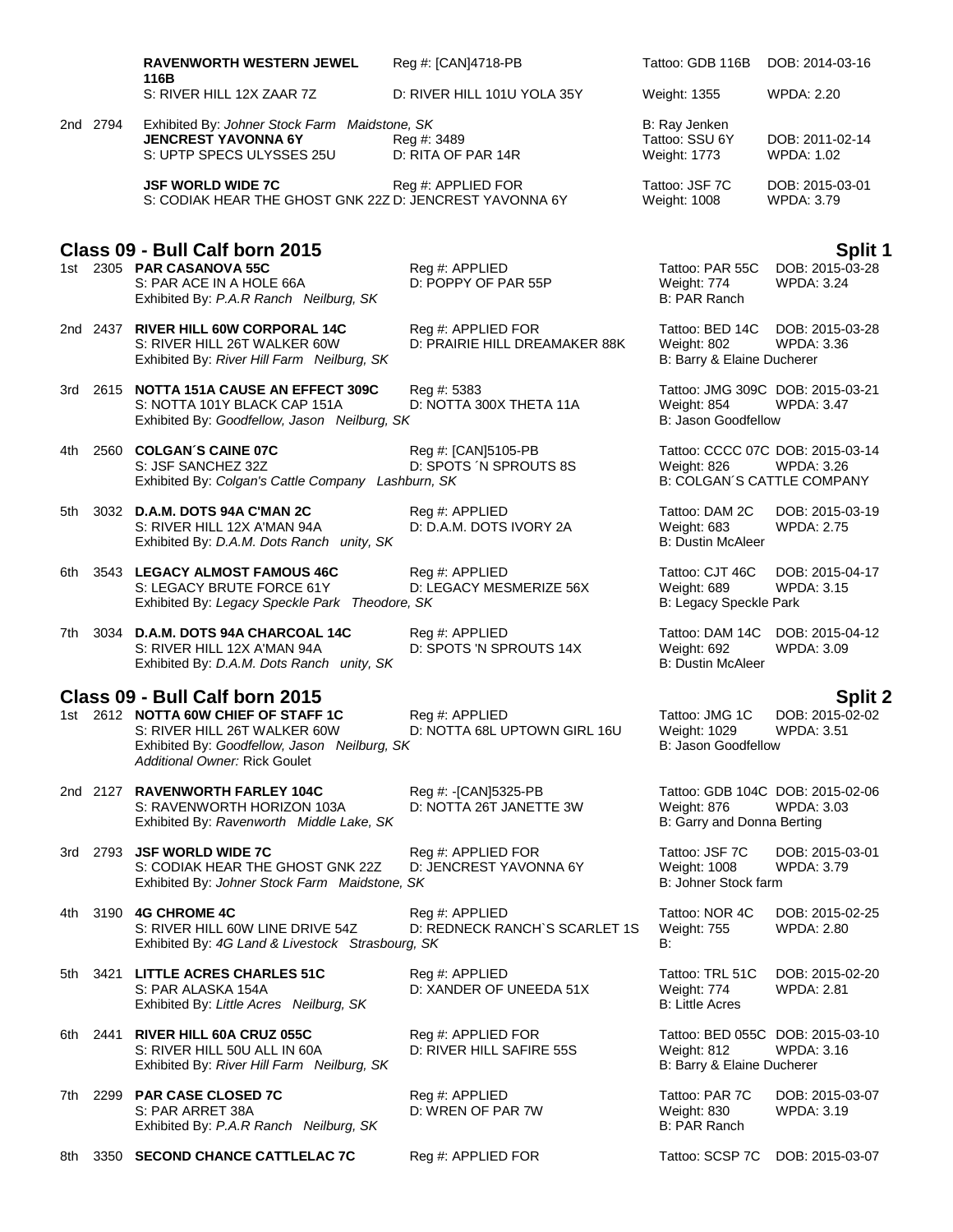| S: LEGACY DEVITO 44X                                    | D: ROB ´N SON´S FARMS 7P | Weight: 785     | WPDA: 3.02 |
|---------------------------------------------------------|--------------------------|-----------------|------------|
| Exhibited By: Second Chance Speckle Parks Fairlight, SK |                          | B: Scott Sauter |            |

### **Class 09 - Bull Calf born 2015 Split 3**

- 1st 2613 **KAGER 101Y CROWN ROYAL 300C** Reg #: 5381 Tattoo: KGW 300C DOB: 2015-01-17 S: SIX STAR 82U ROYAL FLESH 101Y D: MISS SAGE 8R Weight: 1033 WPDA: 3.34<br>
Exhibited By: Goodfellow. Jason Neilburg. SK B: Jason Goodfellow & Gerald Watchel Exhibited By: Goodfellow, Jason Neilburg, SK *Additional Owner:* Karen and Gerald Watchel
- 2nd 2134 **RAVENWORTH INVICTUS 103C** Reg #: -[CAN]5324-PB Tattoo: GDB 103C DOB: 2015-01-20 D: RAVENWORTH NORTHERN STAR 101A

Exhibited By: *Ravenworth Middle Lake, SK* B: Garry and Donna Berting

- 3rd 2610 **NOTTA 101Y CASINO ROYAL 302C** Reg #: 5382 Tattoo: JMG 302C DOB: 2015-01-31 S: SIX STAR 82U ROYAL FLESH 101Y D: NOTTA PRETENDER 33X Weight: 918 Weight: 918<br>Exhibited By: Goodfellow. Jason Neilburg. SK Exhibited By: Goodfellow, Jason Neilburg, SK
- 4th 3424 **REDNECK CHEESE 5C** Reg #: -[CAN]5218-PT Tattoo: DCD 5C DOB: 2015-01-30<br>S: REDNECK ARISTOTLE 2A D: REDNECK PICKLES 5A Weight: 959 WPDA: 3.24 S: REDNECK ARISTOTLE 2A Exhibited By: 444 Ranch Neudorf, SK B: REDNECK RANCH

- 5th 3348 **SECOND CHANCE CEASAR 3C** Reg #: APPLIED FOR Tattoo: SCSP 3C DOB: 2015-01-25 S: LEGACY DEVITO 44X D: TIA- ROSE OF SARA LEE 3T Weight: 938 WPDA: 3.12 Exhibited By: *Second Chance Speckle Parks Fairlight, SK* B: Scott Sauter
- 6th 3670 **NOVA CREEK DREAM WALKER 2C** Reg #: -[CAN]5379-PB Tattoo: TKZ 2C DOB: 2015-01-23 S: RIVER HILL 26T WALKER 60W D: NOVA CREEK DREAM 5A Weight: 885 WPDA: 2.92 Exhibited By: *Nova Creek Farm Barhead, AB* B: Nova Creek Farm B: Nova Creek Farm

# **Class 10 - Champion and Reserve Champion Bull Calf Split 0**

- 1st 2612 **NOTTA 60W CHIEF OF STAFF 1C** Reg #: APPLIED Tattoo: JMG 1C DOB: 2015-02-02 S: RIVER HILL 26T WALKER 60W D: NOTTA 68L UPTOWN GIRL 16U Weight: 1029 WPDA: 3.51<br>Exhibited By: Goodfellow. Jason Neilburg, SK B: Jason Goodfellow Exhibited By: Goodfellow, Jason Neilburg, SK *Additional Owner:* Rick Goulet
- 2nd 2305 **PAR CASANOVA 55C** Reg #: APPLIED Tattoo: PAR 55C DOB: 2015-03-28 S: PAR ACE IN A HOLE 66A D: POPPY OF PAR 55P Weight: 774<br>Exhibited By: *P.A.R Ranch Neilburg, SK* D: 2012 Exhibited By: P.A.R Ranch Neilburg, SK

### **Class 11 - Yearling Bull born 2014 Jan 1- Dec 31 Split 1**

- 1st 2790 **REDNECK JSF WHISKEY 4B** Reg #: 4680 Reg #: 4680 Tattoo: SDS 4B DOB: 2014-01-10<br>S: REDNECK FERDINAND14Y D: REDNECK WHISKEY 7W Weight: 1718 WPDA: 2.52 S: REDNECK FERDINAND14Y D: REDNECK WHISKEY 7W Weight: 1718 Exhibited By: *Johner Stock Farm Maidstone, SK* B: Redneck Ranch
- 2nd 2616 **CAJA ZEPPELIN 1B**<br>2nd 2616 **CAJA 2EPPELIN 1B** Reg #: 4813 Reg #: 4813 Tattoo: CAJA 1B DOB: 2014-01-01<br>2.47 D: NOTTA 60W PHOTO FINISH 1Z Weight: 1705 WPDA: 2.47 Exhibited By: *Goodfellow, Jason Neilburg, SK* B: Can-Am Alliance&Jason Goodfellow
- 3rd 2562 **COLGAN'S BAXTER 1B** Reg #: [CAN]4795-PB Tattoo: CCCC 1B DOB: 2014-02-26 S: MOOVIN ZPOTZ CAMARO 6X D: MOOVIN ZPOTZ ROXY AMBER 4R Weight: 1757 WPDA: 2.77 Exhibited By: *Colgan's Cattle Company Lashburn, SK* B: MEGAN ZWEIFEL

### **Class 12 - Junior Champion and Reserve Junior Champion Bull Split 0**

- 1st 2790 **REDNECK JSF WHISKEY 4B** Reg #: 4680 Reg #: 4680 Tattoo: SDS 4B DOB: 2014-01-10<br>S: REDNECK FERDINAND14Y D: REDNECK WHISKEY 7W Weight: 1718 WPDA: 2.52 S: REDNECK FERDINAND14Y Exhibited By: *Johner Stock Farm Maidstone, SK* B: Redneck Ranch
- 2nd 2616 **CAJA ZEPPELIN 1B** Reg #: 4813 Reg #: 4813 Tattoo: CAJA 1B DOB: 2014-01-01<br>S: UNEEDA ZAPPER 13Z D: NOTTA 60W PHOTO FINISH 1Z Weight: 1705 WPDA: 2.47 Exhibited By: Goodfellow, Jason Neilburg, SK

## **Class 13 - Two-Year-Old Bull born 2013 Split 1**

1st 2796 **HS UNTAPPED 3A** Reg #: 4742 Tattoo: HSF 3A DOB: 2013-04-06 S: A & W 15R D: NOTTA PRETENDER 4T Weight: 2140 WPDA: 2.23 Exhibited By: *Johner Stock Farm Maidstone, SK* B: Jason Goodfellow *Additional Owner:* HS Land and Cattle Co.

# **B: Scott Sauter**

WPDA: 2.93

D: NOTTA 60W PHOTO FINISH 1Z Weight: 1705 WPDA: 2.47

D: NOTTA 60W PHOTO FINISH 1Z Weight: 1705 WPDA: 2.47<br>C: Can-Am Alliance&Jason Goodfellow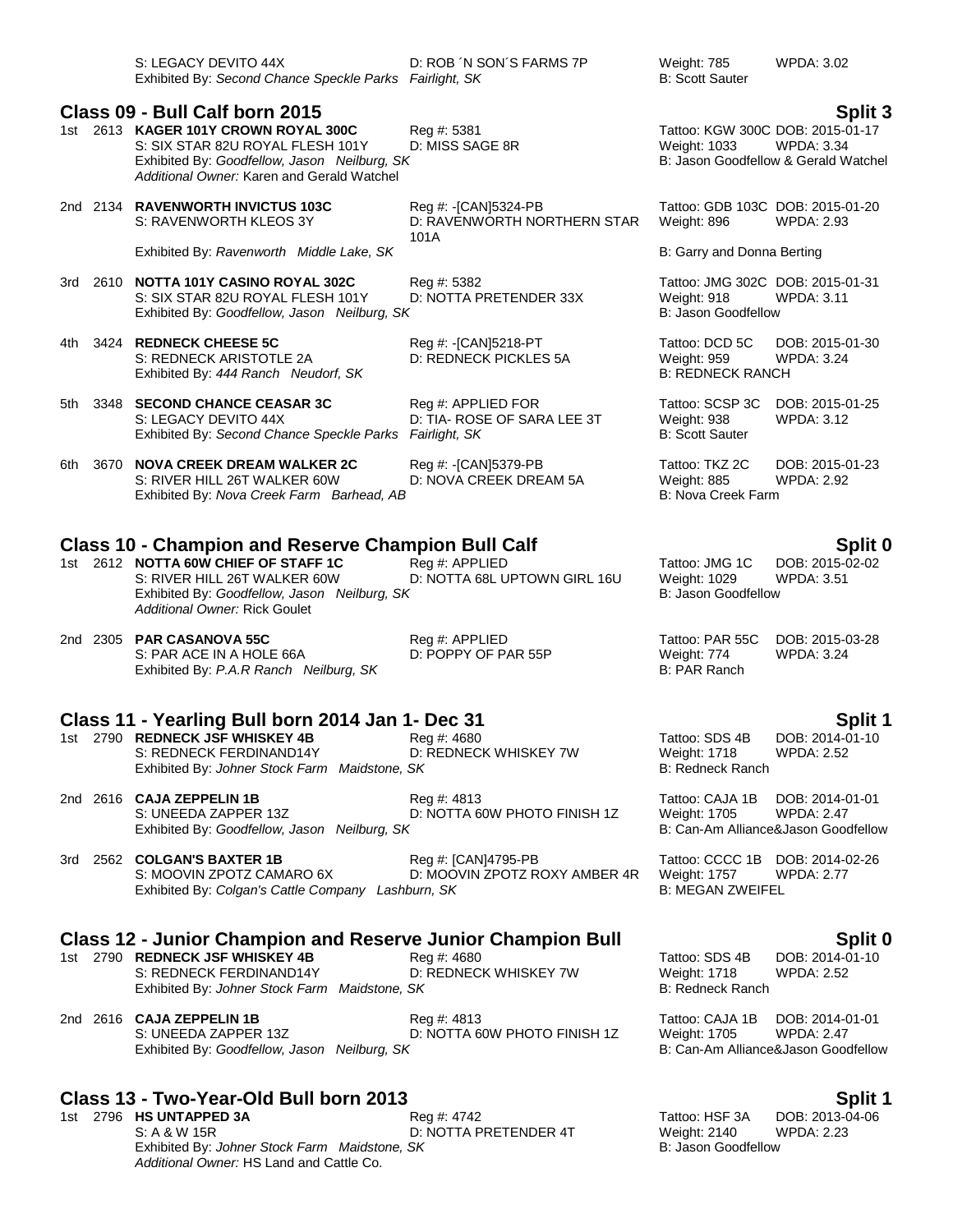- 2nd 2445 **RIVER HILL 50U ALL IN 60A** Reg #: 4214 Tattoo: BED 60A DOB: 2013-03-18 S: RIVER HILL 68L STRIKER 50U D: RIVER HILL SHOW ME OFF 60S Weight: 2400 WPDA: 2.45 Exhibited By: *River Hill Farm Neilburg, SK* B: Barry & Elaine Ducherer
- 3rd 3029 **RIVER HILL 12X A´MAN 94A** Reg #: 4278 Tattoo: BED 94A DOB: 2013-03-31 S: CODIAK FIDDLER GNK 12X D: PRAIRIE HILL PASSION 94P Weight: 1998 WPDA: 2.07 Exhibited By: *D.A.M. Dots Ranch unity, SK* B: Barry & Elaine ducherer *Additional Owner:* Curtis McAleer
- 4th 2304 **PAR ACE IN A HOLE 66A** Reg #: 4283 Tattoo: PAR 66A DOB: 2013-01-24 S: PAR TOUCHDOWN 600T **D: PAR WONDER BRA 66W** Weight: 2108 WPDA: 2.04 Exhibited By: *P.A.R Ranch Neilburg, SK* B: PAR Ranch

### **Class 14 - Senior Champion and Reserve Senior Champion Bull Split 0**

- 1st 2796 **HS UNTAPPED 3A** Reg #: 4742 Tattoo: HSF 3A DOB: 2013-04-06 S: A & W 15R D: NOTTA PRETENDER 4T Weight: 2140 WPDA: 2.23 Exhibited By: *Johner Stock Farm Maidstone, SK* B: Jason Goodfellow *Additional Owner:* HS Land and Cattle Co.
- 2nd 2445 **RIVER HILL 50U ALL IN 60A** Reg #: 4214 Tattoo: BED 60A DOB: 2013-03-18 Exhibited By: River Hill Farm Neilburg, SK

### **Class 15 - Grand Champion and Reserve Grand Champion Bull Split 0**

- 1st 2796 **HS UNTAPPED 3A** Reg #: 4742 Tattoo: HSF 3A DOB: 2013-04-06 S: A & W 15R D: NOTTA PRETENDER 4T Weight: 2140 WPDA: 2.23 Exhibited By: *Johner Stock Farm Maidstone, SK* B: Jason Goodfellow *Additional Owner:* HS Land and Cattle Co.
- 2nd 2612 **NOTTA 60W CHIEF OF STAFF 1C** Reg #: APPLIED Tattoo: JMG 1C DOB: 2015-02-02 S: RIVER HILL 26T WALKER 60W D: NOTTA 68L UPTOWN GIRL 16U Weight: 1029 WPDA: 3.51 Exhibited By: *Goodfellow, Jason Neilburg, SK* B: Jason Goodfellow *Additional Owner:* Rick Goulet

# **Class 16 - Get- Of- Sire Split 1**

- Get-of-Sire Exhibited By: *P.A.R Ranch Neilburg, SK*
- 2nd 2440 **Get-of-Sire** Exhibited By: *River Hill Farm Neilburg, SK*
- 3rd 3031 **Get-of-Sire** Exhibited By: *D.A.M. Dots Ranch unity, SK*
	- 2129 **Get-of-Sire** Exhibited By: *Ravenworth Middle Lake, SK*
	- 3545 **Get-of-Sire** Exhibited By: *Legacy Speckle Park Theodore, SK*

### **Class 17 - Breeder´s Herd Split 1**

- 1st 2130 **Breeder´s Herd** Exhibited By: *Ravenworth Middle Lake, SK*
- 2nd 2436 **Breeder´s Herd** Exhibited By: *River Hill Farm Neilburg, SK*
- 3rd 2309 **Breeder´s Herd** Exhibited By: *P.A.R Ranch Neilburg, SK*
	- 2611 **Breeder´s Herd** Exhibited By: *Goodfellow, Jason Neilburg, SK*
	- 2795 **Breeder´s Herd** Exhibited By: *Johner Stock Farm Maidstone, SK*

D: RIVER HILL SHOW ME OFF 60S Weight: 2400 WPDA:<br>B: Barry & Elaine Ducherer